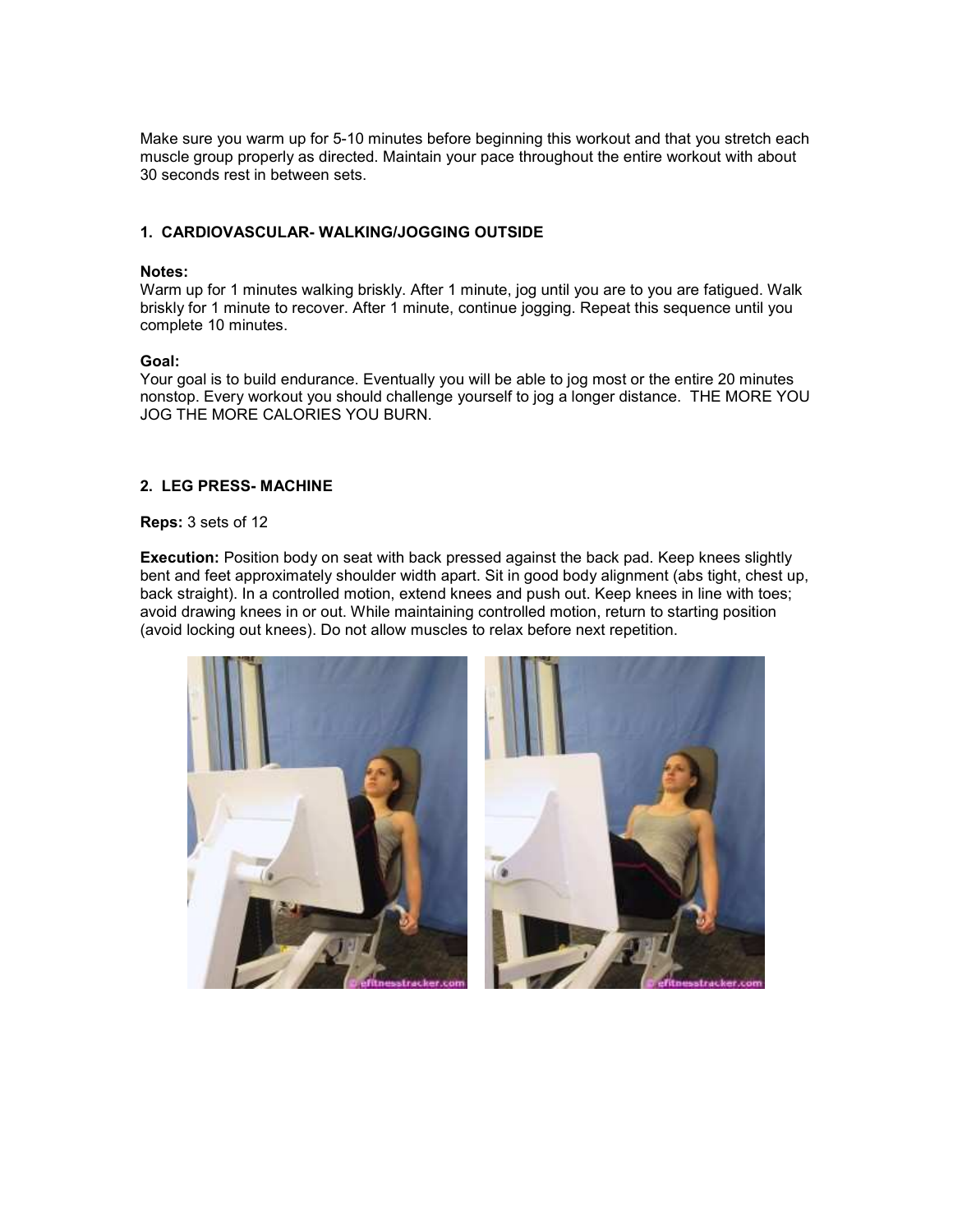## **3. SEATED LEG CURL**

### **Reps:** 3 sets of 12

**Execution:** Adjust leg pad to contact lower leg just above the ankle. Adjust seat back to align knees with pivot point on machine. Sit in good body alignment (abs tight, chest up, back straight). Position legs to keep kneecaps on top. Lock top pad comfortably on quadriceps. In a controlled motion, flex the knees by bringing feet down and back as far as possible. Contract hamstring muscles fully without compromising form; avoid any hip movement. While maintaining the controlled motion, return to starting position without setting down weight or relaxing the muscles. Do not allow the knee to hyperextend.